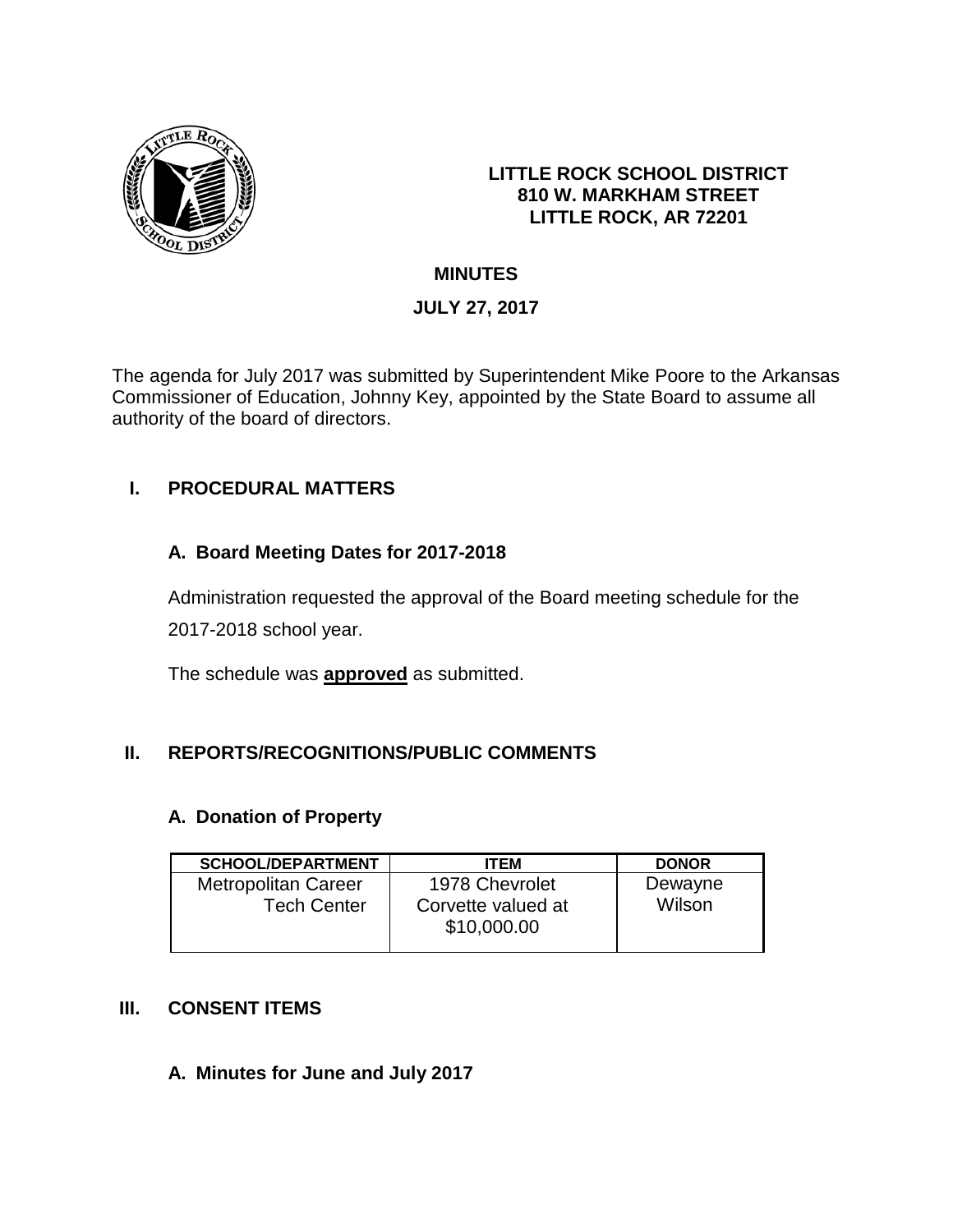### **Board Meeting**

**July 27, 2017 Page 2**

> Minutes from the special meeting and the regular meeting dated June 22, 2017, the special meetings dated June 27 and July 7, 2017 were submitted and **approved**.

# **IV. BOARD POLICY AND REGULATIONS REVIEW**

#### **A. First Reading: Adoption of AR School Board Association Policies**

Administration submitted ASBA Model Policy to be adopted in place of the current LRSD Policies. Administration added that the Model Policy would be evaluated and modified to meet the specific needs of the District as needed and resubmitted for approval. This submission was the first reading.

The first reading was **approved with stipulations** that sections 3 and 8 of the Model Policy should be reviewed for alignment with the Professional Negotiated Agreement between the District and the Little Rock Education Association.

## **V. EDUCATIONAL SERVICES**

#### **A. K-5 Literacy Update**

Administration sought approval to update to the current contract with Houghton Mifflin Harcourt.

The recommendation was **approved**.

#### **B. HMH Journeys Premium 2-Year Program Textbook Recommendation**

The Curriculum Department submitted a recommendation for a two year Houghton Mifflin Harcourt Journeys Premium Student Resource package to support K-5 L. The total cost of the package was \$1,333,102.92.

The recommendation was **approved** as submitted.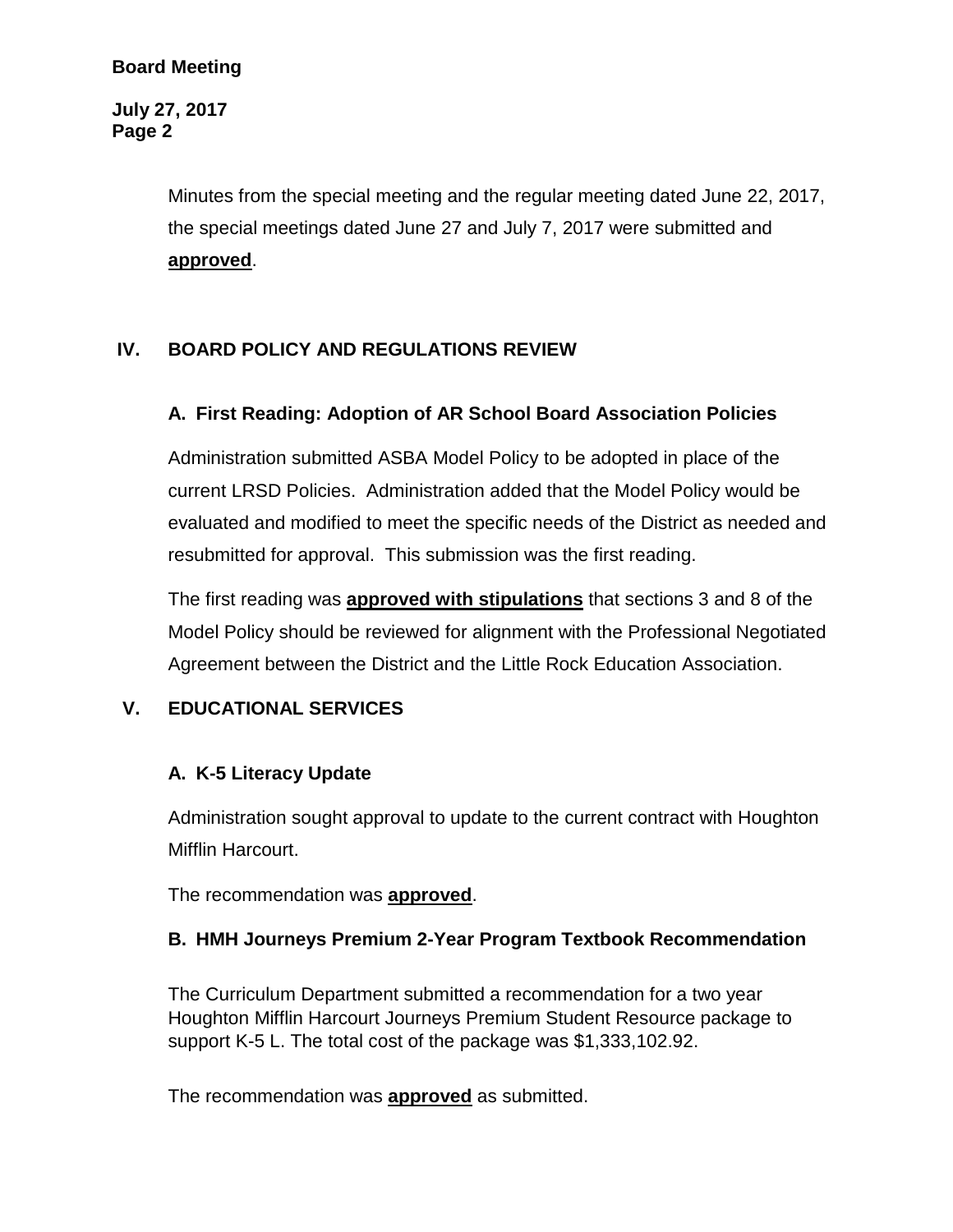### **Board Meeting**

**July 27, 2017 Page 3**

### **VI. STUDENT SERVICES**

### **A. Legal Transfer Requests**

LRSD recommended the acceptance and release of students in compliance with state law and Board policy.

The requests were **approved**.

### **VII. HUMAN RESOURCES**

### **A. Work Experience for Initial Salary Credit Resolution**

A Work Experience for Initial Salary Credit Resolution retroactive to July 1, 2017 was submitted for approval. The resolution grants salary credit for acceptable work experience and/or training related to the employment assignment.

The resolution was approved and signed by the Commissioner.

## **B. Personnel Changes**

All personnel changes were approved as submitted.

## **C. Appointment Administrators**

All personnel changes were approved as submitted.

## **VIII. FINANCE & SUPPORT SERVICES**

## **A. Excess Property**

A resolution was submitted for the purpose of declaring Woodruff ECC and Franklin Elementary real property and authorizing administration to proceed with executing a sale of both properties.